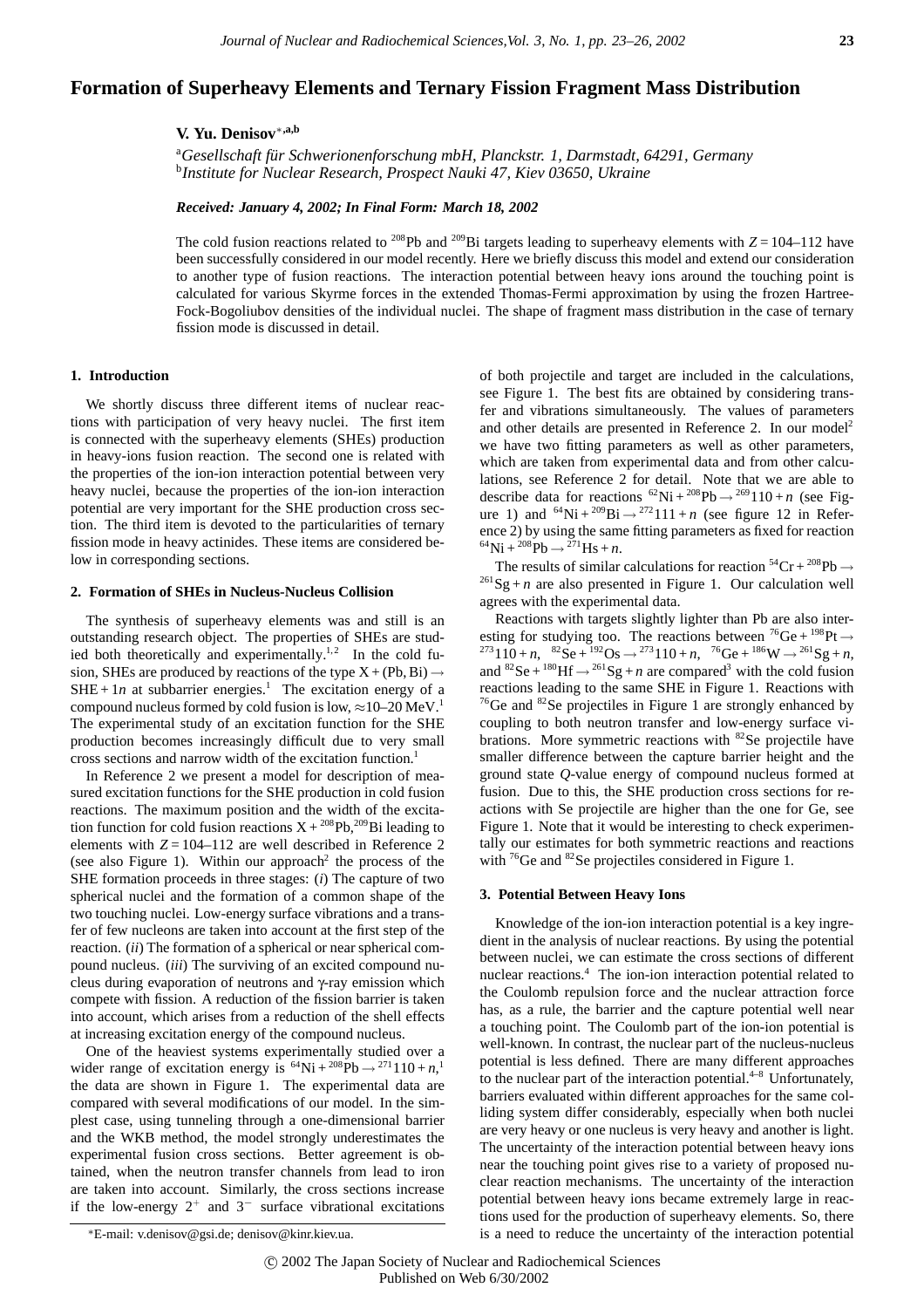

**Figure 1.** Calculated excitation functions for the reactions <sup>62,64</sup>Ni + <sup>207, 208, 210</sup>Pb  $\rightarrow$  110 + *n* (upper left panel), <sup>76</sup>Ge + <sup>198</sup>Pt  $\rightarrow$  <sup>273</sup>110 + *n* (upper middle panel),  ${}^{82}Se + {}^{192}Os \rightarrow {}^{273}110 + n$  (upper right panel),  ${}^{54}Cr + {}^{208}Pb \rightarrow {}^{261}Sg + n$  (bottom left panel),  ${}^{76}Ge + {}^{186}W \rightarrow {}^{261}Sg + n$  (bottom middle panel), and  ${}^{82}Se + {}^{180}Hf \rightarrow {}^{273}Sg + n$  (bottom right panel). The text) vibrations and the neutrons transfer channels. The dotted and the dashed curves for these reactions show the results based on solely the 2<sup>+</sup> and 3<sup>−</sup> (only for reactions with Pb, see also text) vibrations and the neutron transfer channels, respectively. The results of the one-dimensional WKB approach for these reactions are shown by the dash-dotted curves. The experimental data are taken from Reference 1.

around the touching point.

The interaction energy between ions is obtained with the help of a local energy density functional. The extended Thomas-Fermi (ETF) approximation with  $\hbar^2$  correction terms is used for the evaluation of the kinetic energy density functional.<sup>1</sup> The Skyrme<sup>10</sup> and Coulomb energy density functionals are em-



**Figure 2.** The potentials for the collision  ${}^{70}Zr + {}^{208}Pb$  evaluated in the ETF approximation with Sk3, SkM∗, SkP, and SLy4 parameter sets of the Skyrme force. The Coulomb potential and the potentials obtained in the two versions (1974 and 1980 years) of the Bass parametrization, in the KNS parametrization and in two versions of proximity approximation (1977 and 2000 years) are also presented. The range of collision energies in the middle of the target used in experiments<sup>1</sup> is marked by vertical arrow in the right part. The ground state fusion reaction *Q*values are marked by lowest triangle in the left side. The other upper 6 triangles in the left part are related with 1*n*, 2*n*, 3*n*, 4*n*, 5*n*, and 6*n* separation energies respectively.

ployed for the calculation of the potential energy. These energy density functionals depend on the proton and neutron densities. These densities are obtained in the microscopic Hartree-Fock-Bogoliubov approximation with the Skyrme force. Our approximation is semi-microscopic because we use the microscopic density distributions and the ETF approximation for the calculation of the interaction energy of ions. The details of our calculation is presented in Reference 9.

In Figure 2, we present the interaction potentials between  $^{70}Zr$ and <sup>208</sup>Pb evaluated in the ETF approximation with different parameter sets of the Skyrme force.<sup>10</sup> The potentials obtained by using different analytical expressions<sup> $4-7$ </sup> are also shown in Figure 2. The ion-ion potentials obtained for SkM∗, SkP, and SLy4 sets are very close to each other at all distances presented in Figure 2. The potential wells obtained in the ETF approximation are shallow. The minimal value of the potential well is located at the distance smaller than the touching point distance of two spherical ions, which is close to 12 fm. Here we roughly determined touching point distance as  $R = r_0(A_1^{1/3} + A_2^{1/3})$ , where  $r_0 = 1.2$  fm. Therefore both processes, the capture of two ions and the neck formation, take place in the potential well.

The barriers obtained with the help of different analytical expressions for ion-ion potential $4-7$  are spread in very wide interval in Figure 2. The Krappe-Nix-Sierk (KNS) potential<sup>6</sup> is the most closest to the ETF potentials.

The interaction potentials evaluated in the ETF approximation between various combinations of both spherical nuclei or spherical and deformed nuclei are presented in Reference 9.

#### **4. Ternary Fission Fragment Mass Distribution**

The binary fission fragment mass distribution has been studied in various nuclei.<sup>11</sup> Unfortunately, the ternary fission fragment mass distribution has not been studied in detail. There is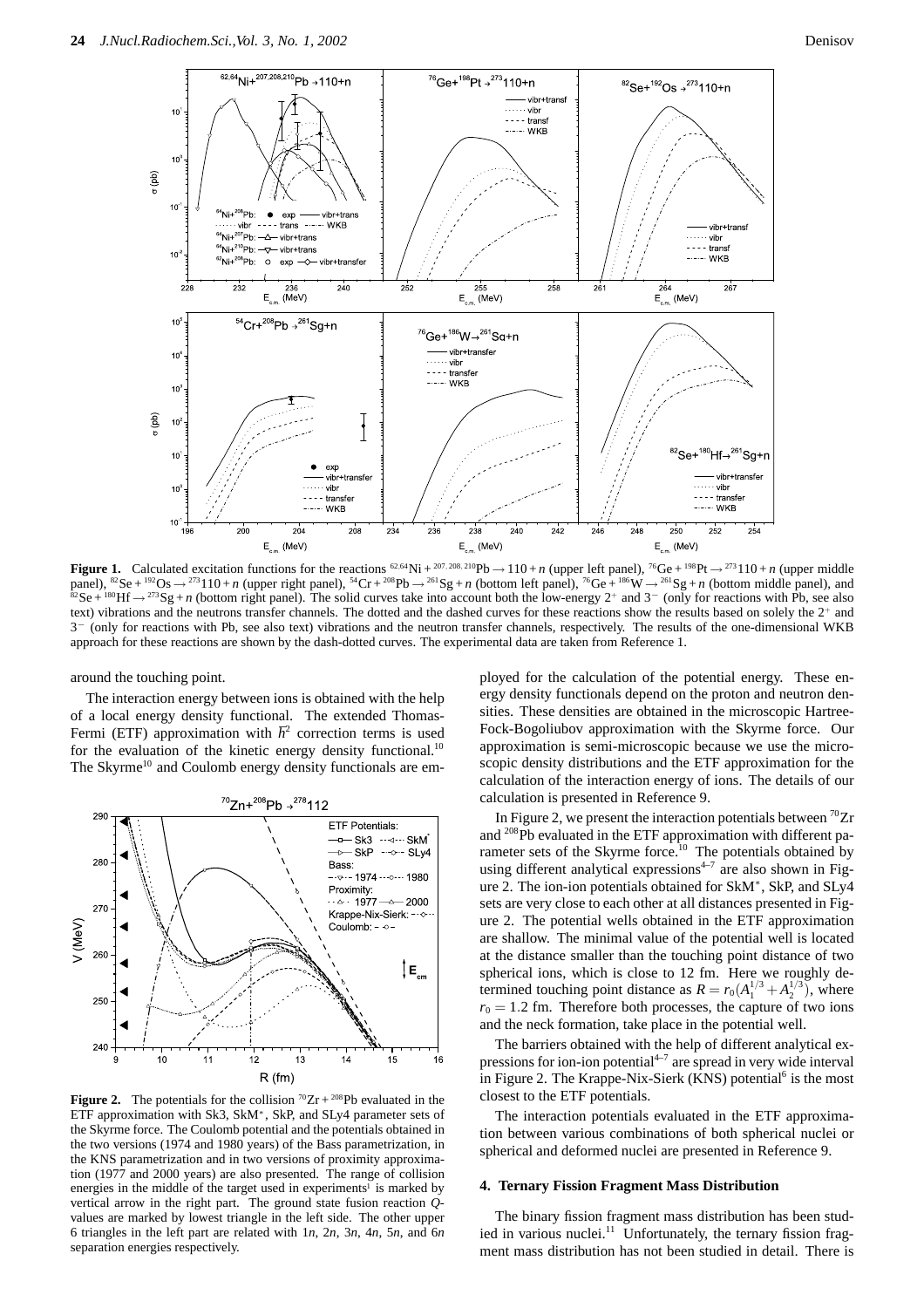

Figure 3. The total and ternary fission fragment mass distributions of <sup>236</sup>U (left and middle panels) and <sup>258</sup>Fm (right panel). The partial contributions of symmetric (sym), two asymmetric (asym1 and asym2), and ternary (tern) fission modes are shown in the case of 236U. The total and ternary fission fragment mass distributions of <sup>258</sup>Fm are presented in the case of two different assumptions of the ternary fission fragment mass formation process, see text for details.

only few data on the ternary fission fragment mass distribution obtained in coincidence with  $\alpha$  particle in several nuclei.<sup>11-14</sup> Below we study in detail the shape of ternary fission fragment mass distribution.

For the sake of more general consideration, we propose that a nucleus decays by three binary fission modes accompanied by ternary fission modes. The three binary fission modes are associated with symmetric and two different asymmetric fission modes. Distributions of the fragment mass for the binary fission modes can be described in the multimodal approach<sup>15</sup> as

$$
Y_{s}(A) = g(A, A_{0}/2, \sigma_{s}), \qquad (1)
$$

$$
Y_{ai}(A) = g(A, A_{ai}, \sigma_{ai}) + g(A, A_0 - A_{ai}, \sigma_{ai}).
$$
 (2)

Here  $g(a,b,\sigma) = \exp[-((a-b)/\sigma)^2]/(\sqrt{\pi}\sigma)$ ,  $\sigma_s, \sigma_a$  are the widths of corresponding distributions,  $i = 1, 2, A_0$  is the number of nucleons in nucleus,  $A_{ai}$  is the number of nucleons in fragment, related with the position of maximal yield of corresponding asymmetric fission mode.

The nucleus decay into two heavy fragments and light particle during the ternary fission.<sup>11–14</sup> The mass distribution of the light particle emitted at ternary fission is localized near  $A_{LP} = 4$ (Ref. 11–14)

$$
y_{lp}(A_{lp}) = g(A_{lp}, A_{LP}, \sigma_{lp}), \qquad (3)
$$

where  $\sigma_{lp}$  is the width of distribution. The total yields of both fission fragments should correlate with the yields of light particles. The ternary fission fragment mass distribution is, as a rule, similar to the binary fission fragment mass distribution.<sup>13,14,16</sup> Therefore, we consider three heavy fragment ternary fission modes associated with corresponding symmetric and two asymmetric binary fission modes. Note that the maximums of ternary fission fragment mass distributions are shifted to the smaller values of *A* due to the light particle emission. For the case of asymmetric ternary fission mode, these shifts may be different for light and heavy maximums of the fragment mass distribution.<sup>13,14,16</sup> So, we can describe the ternary fission fragment mass distribution accompanied by emission of light particle with  $A_{lp}$  nucleons as

$$
y_{st}(A, A_{lp}) = g(A, (A_0 - A_{lp})/2, \sigma_{st})y_{lp}(A_{lp}),
$$
  
\n
$$
y_{ati}(A, A_{lp}) = [g(A, A_{ai} - p_i A_{lp}, \sigma_{ati})]
$$
\n(4)

+ 
$$
g(A, A_0 - A_{ai} - (1 - p_i)A_{lp}, \sigma_{ai})
$$
 ]  $y_{lp}(A_{lp}), (5)$ 

where  $\sigma_{st}$ ,  $\sigma_{ati}$  are the widths of corresponding distributions,  $p_iA_{lp}$  and  $(1 - p_i)A_{lp}$  are the shifts of light and heavy maximums of the fission fragment mass distribution due to the light particle emission  $A_{lp}$ . By means of eq 3–5, we obtain the total two-dimensional ternary fission fragment mass distribution in the form

$$
Y_{ti}(A, A_{lp}) = y_{lp}(A_{lp}) + w_{st}y_{st}(A, A_{lp}) + w_{at}y_{at1}(A, A_{lp}) + w_{at}y_{at2}(A, A_{lp}).
$$
 (6)

Here  $w_{st}$ ,  $w_{at1}$ , and  $w_{at2}$  are the weights of corresponding ternary fission modes,  $w_{st} + w_{at1} + w_{at2} = 1$ .

The experimental data on the fragment mass distribution are associated, as a rule, with an one-dimensional distribution.<sup>11</sup> Therefore, we transform the two-dimensional ternary fission fragment mass distribution into the one-dimensional one. The yield of fission fragment with mass *A* at ternary fission is

$$
Y_t(A) = y_{lp}(A) + \sum_{A_{lp}} [w_{st}y_{st}(A, A_{lp}) + w_{at}y_{at1}(A, A_{lp}) + w_{at}y_{at2}(A, A_{lp})].
$$
 (7)

This fragment mass distribution is asymmetric with respect to  $A_0/2$ .

The total fragment mass distribution is a sum of the yields of different fission modes with corresponding weights

$$
Y_{tot}(A) = w_s Y_s(A) + w_{a1} Y_{a1}(A) + w_{a2} Y_{a2}(A) + w_t Y_t(A), \quad (8)
$$

where  $w_s + w_{a1} + w_{a2} + w_t = 1$ .

Let us study the shape dependence of the initial total onedimensional fission fragment mass distribution on the properties of ternary fission mode. The total fission fragment mass distribution and partial contribution of each fission mode are shown in Figure 3. In the case of fission  $^{236}$ U, we perform calculation for  $A_0 = 236$ ,  $A_{a1} = 102.36$ ,  $A_{a2} = 95.24$ ,  $\sigma_s = 4.243$ ,  $\sigma_{a1} = 3.649$ ,  $\sigma_{a2} = 6.916$ ,  $w_{a1} = 0.092814$ ,  $w_{a2} = 0.405687$ ,  $w_s = 0.000998$ ,  $w_{at1} = 0.093$ ,  $w_{at2} = 0.4065$ ,  $w_{st} = 0.001$ ,  $w_t = 0.002$ . The values of parameters  $A_{a1}$ ,  $A_{a2}$ ,  $\sigma_s$ ,  $\sigma_{a1}$ , and  $\sigma_{a2}$  are the same as obtained in Reference 17 for the low-energy neutron induced fission of  $235$ U. However, we slightly changed the relative yields of binary fission modes from that obtained in Reference 17, because the ternary fission contribution was neglected in this reference. Due